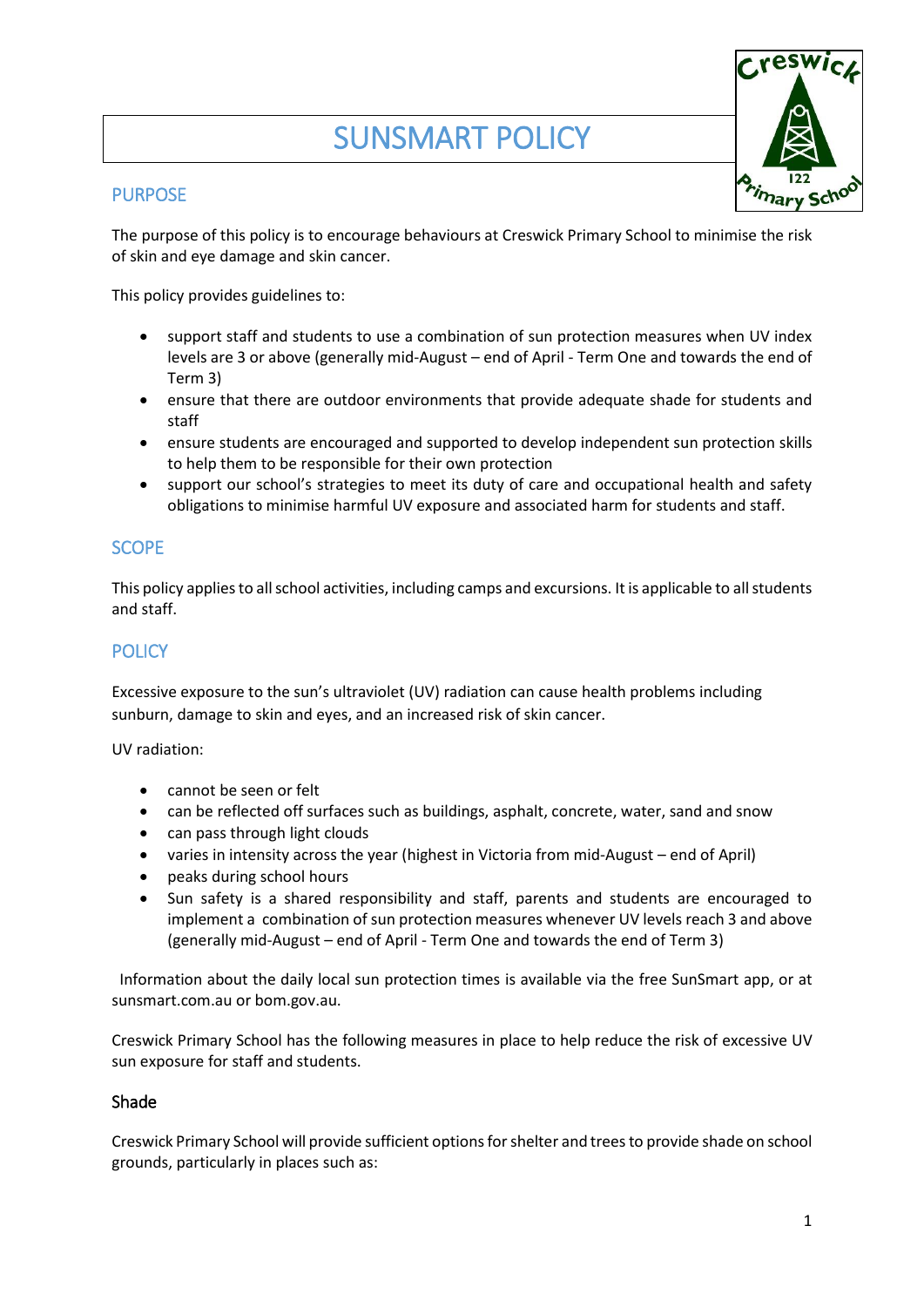- courtyard
- the canteen
- popular play areas
- assembly areas
- sporting grounds

When building works or grounds maintenance is conducted at Creswick Primary School that may impact on the level of shading available to staff and students, a review of the shaded areas available will be conducted and further shading installed as appropriate.

### Sun protective uniform/clothing

Creswick Primary School recommends that from mid-September to end of April – Term One and Term Four, and whenever UV levels reach 3 and above, students come to school wearing sun-protective clothing such as:

- loose, cool, closely-woven fabric
- shirts with a collar and/or high necklines
- tops with elbow length or long sleeves
- longer style shorts and skirts
- rash vests or t-shirts for outdoor swimming activities.

Creswick Primary School**'s** school uniform and dress code includes sun-protective clothing, including:

- loose, cool, closely-woven fabric
- shirts with a collar and/or high necklines
- tops with elbow length or long sleeves
- longer style shorts and skirts
- rash vests or t-shirts for outdoor swimming activities.

From Day One of Term Four (exact date to be set by the school annually) to last Day of Term One, all students **must** wear a sun protective hat that shades the face, neck and ears for all outdoor activities. Hats may also be worn for all outdoor activities outside of the August to April time period, by parent or student choice.

Staff and students are encouraged to wear hat styles that protect the face, neck and ears when outdoors, for example broad-brimmed, legionnaire or bucket.

Students are required to wear a school hat or another hat style that protects the face, neck and ears when outdoors, for example broad-brimmed, legionnaire or bucket. Students who are not wearing appropriate protective clothing or a hat may be asked to play in the shade or in a suitable area protected from the sun.

#### Sunscreen

Creswick Primary School encourages all staff and students to apply SPF30 (or higher) broad-spectrum, water-resistant sunscreen daily whenever UV levels reach 3 and above.

Creswick Primary School has strategies in place to remind students to apply sunscreen before going outdoors [for example i.e. reminder notices, sunscreen monitors, reminder announcements)